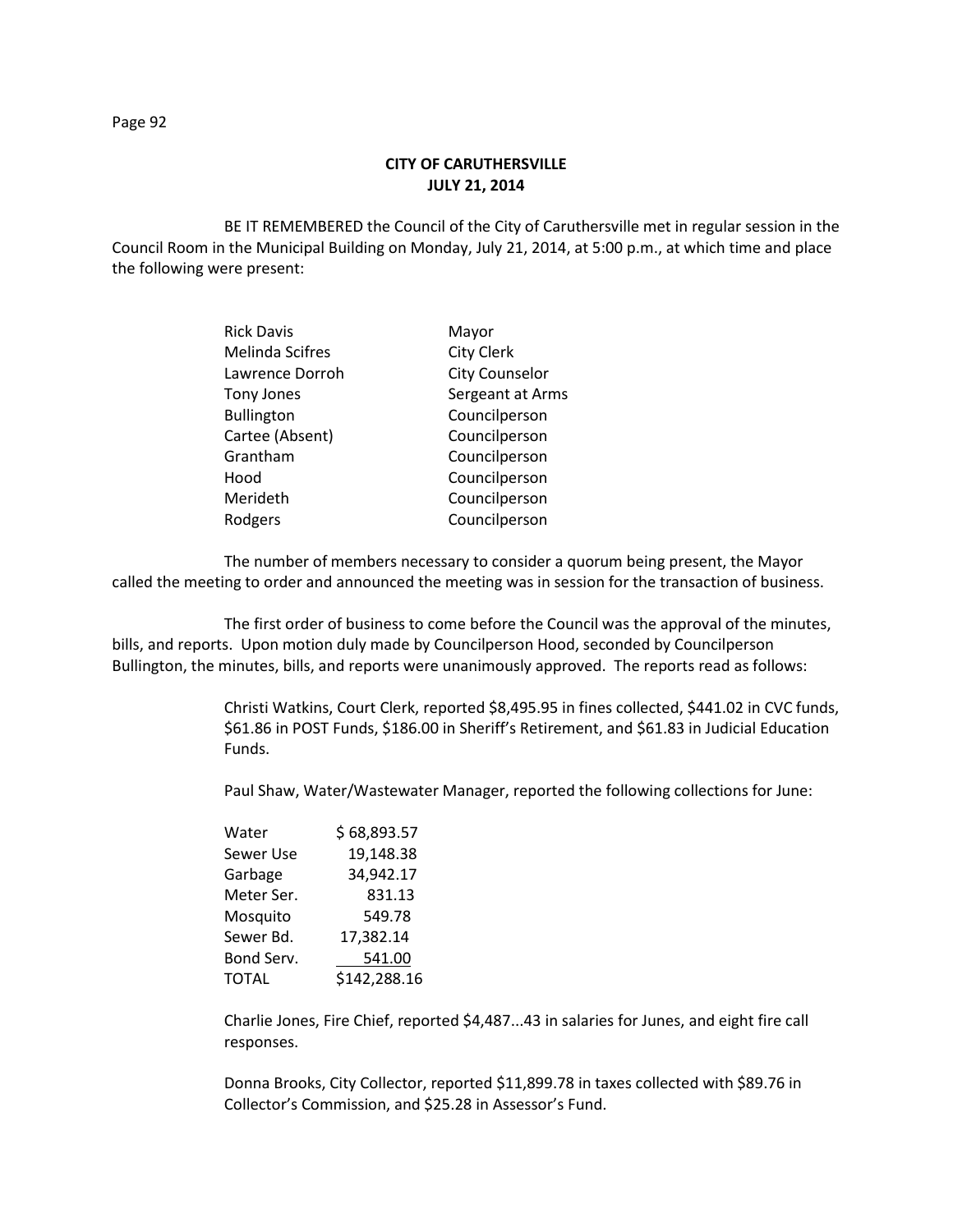Page 93

Melinda Scifres, City Clerk, reported securities pledged at the banks for deposits of the City of Caruthersville as follows:

First State Bank \$ 2,525,000.00 Focus Bank 2,021,899.47 Bank Star of the Bootheel 583,400.00

Keith Davis, Parks/Recreation Director, reported \$9,049.47 in admissions to the recreation center for June.

Mayor Davis then reported the bids had been opened for the airport hangar bids. The engineer is reviewing availability of funds with MoDOT for additional funding. All bids had come in more than expected. At this time the bid will not be awarded.

Police Chief Tony Jones advised the Council and public that a reception will be held at the Police Department on Friday, July 25, from 11:30 a.m. to 1:00 p.m. to say farewell to Captain Michael Coleman who is leaving the department to work with the ATF. Everyone is invited to attend the reception.

Councilperson Rodgers then thanked the Police Department for taking the time to work the youth at a Day in the Park. The children talked with the Policeman, looked at the cars, and the equipment that is carried in the cars. The Fire Department had participated in the activities and had a fire truck for the kids to look at. The children were very excited to interact with the departments, and to know the officers from both departments. She then reported the Civitan Club had cleaned up East Twelfth and East Thirteenth as a community project.

Paul Shaw, Water/Wastewater Manager, reported the crews have been working with the phone company to lay the fiber optic lines in areas of the City. The Water and Sewer Committee is still trying to design the offices so they would be more secure.

Street Commissioner, Terry Rushing, stated the crews have been picking up limbs and leaves for six straight days. Other City employees have been working on the repair of the Cupples Building. The roof has been patched, that HVAC is being repaired, and the lighting has been repaired. Jerry Hudgens thanked Mr. Rushing for assisting in getting the parking lot of the building ready so that safe driver classes could be held for the regional departments.

Keith Davis, Parks/Recreation Director, reported the Junior Babe Ruth tournament for boys under fifteen was held last weekend, and the Caruthersville team took first place. They will now go to Booneville for the state tournament, which will begin Friday.

Randall Lee, Code Enforcement Officer, reported 23 notices to abate a nuisance had been sent out, four notices to vacate, demolish or repair a structure had been sent, and he had cited a contractor into court for not purchasing a business license. Several business properties within the city have violations, and he is working with the owners to make the corrections.